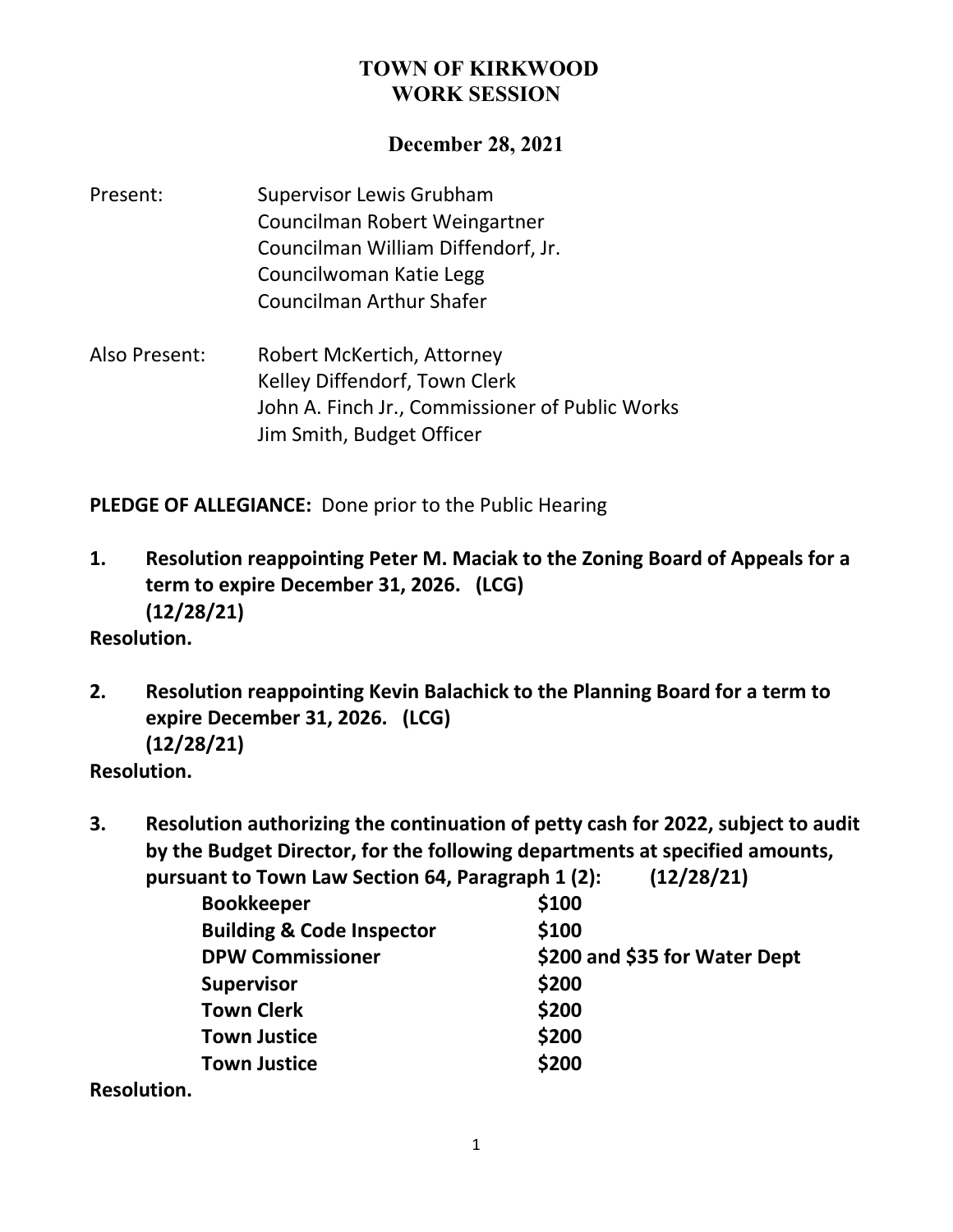**December 28, 2021**

**4. Resolution authorizing Supervisor to enter into an agreement with Roger Studer d/b/a Studer's Body Shop & Garage, in accordance with the attached agreement. (LCG) (12/28/21)**

**Resolution.**

- **5. Resolution authorizing Supervisor to enter into an agreement with Southern Tier Zoological Society, Inc., in accordance with the attached agreement. (LCG) (01/04/22) – Reso.**
- **6. Resolution, on recommendation and approval of the Code Enforcement Officer, pursuant to section 304.3 of the Mobile Home – Trailer Ordinance, authorizing the Town Clerk to issue licenses for the following mobile home – trailer parks, such licenses are for the year 2022: (01/04/22) – Reso. Kirkwood Parksites, LLC, 1794 US Route 11, Kirkwood, NY 13795 Owner: Gary N. Johnson Kirkwood Mobile Home Court, LLC, 41 Loughlin Road, Binghamton, NY 13904 Owners: James and Charles Williamson**
- **7. Discussion – Monroe Tractor Repair Bill. (LCG) (12/28/21)**

Supervisor Grubham reminded everyone that this bill was discussed at a previous work session. The situation previously discussed was regarding a New Holland tractor breaking down only hours after it was fixed by Monroe. John Finch and the Town Board members did not feel they needed to pay the full amount for the tractor to be fixed because they felt it was not fixed correctly in the first place. Supervisor Grubham explained that Mr. McKertich discussed this repair bill with Monroe Tractor and they have offered to split the repair costs with the Town. John Finch agreed with this decision and said it will save a hassle as well as extra attorney fees. **Resolution.**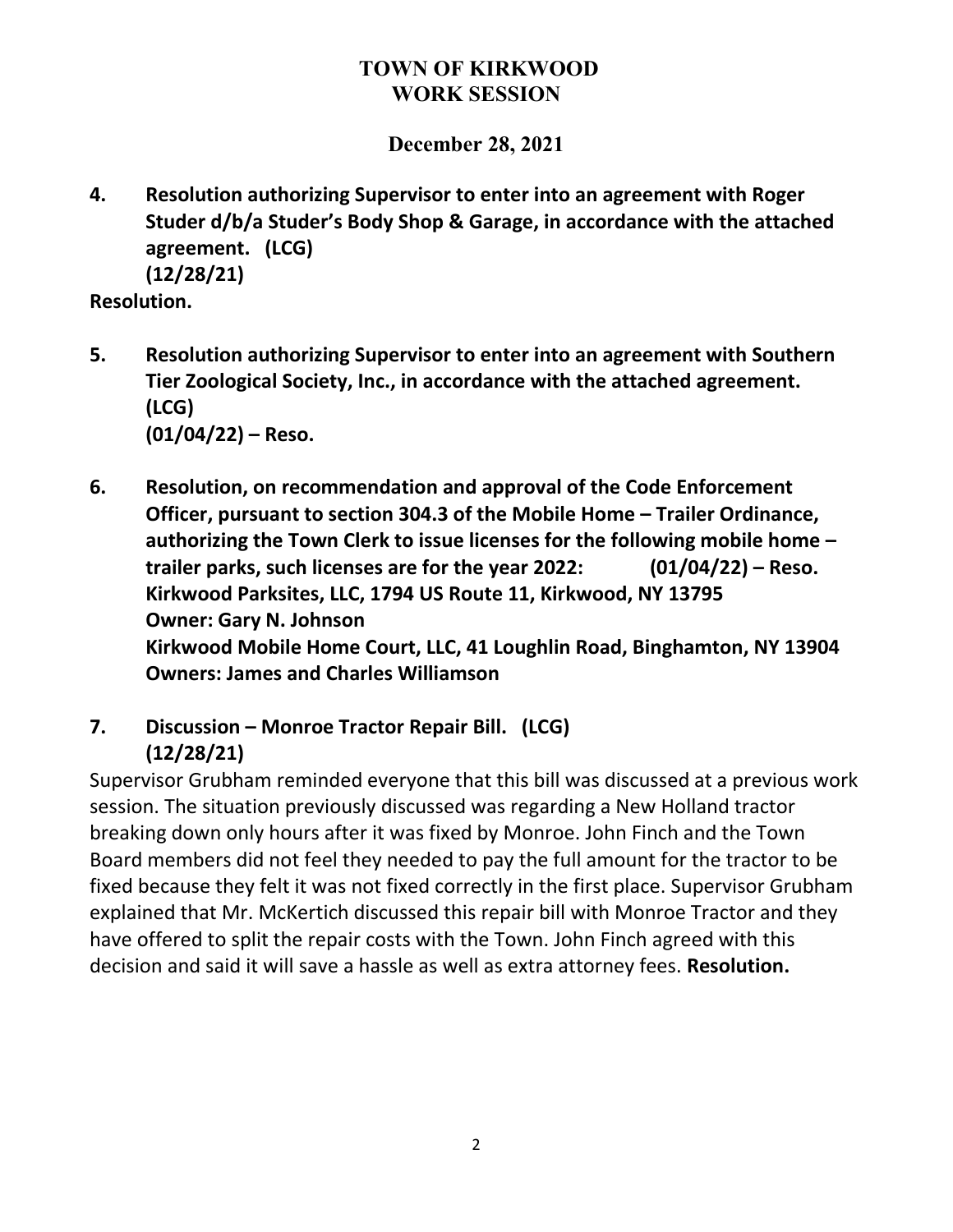## **December 28, 2021**

# **8. Discussion – Munibilling Software (Water Billing). (JAF) (01/04/22)**

John Finch explained the Water and Sewer department is looking to upgrade its software for water billing. The current system (Edmunds) is very slow and problematic. John Finch passed out a handout listing issues with the Edmunds system, along with yearly support costs. The company being researched is Munibilling, which is a cloud based system that is very user friendly and can be accessed from anywhere. They have over 600 clients and are out of South Carolina with good references. There are many different options when it comes to getting the water bills to customers. Such as, e-bills so the customer can go paperless, or Munibilling can print and mail the bills for us with an option for the customer to incur the cost of the mailing. Customers will have the ability to log in and look at their own account to see their meter history, water consumption, payments, and more. After further discussion, Supervisor Grubham mentioned he asked John Finch to look into other companies as well and this can be discussed again at a later date.

**9. Discussion – Resolution hiring Aidan Ellsworth as a permanent full-time Laborer to work in the Water & Sewer Department effective January 1, 2022, at a rate of pay of \$15.00 per hour with benefits. (JAF) (12/28/21)**

John Finch noted that Aidan Ellsworth has been riding with Tyler Harpell helping install water meters and it's been helpful having him work in the Water and Sewer department. **Resolution.**

**10. Discussion – Request from Sandy Wasson to attend the 2022 Virtual Training for Newly Elected Town Officials to be held January 6-7, 2022 at a cost of \$75.00. (LCG) (12/28/21) Resolution.**